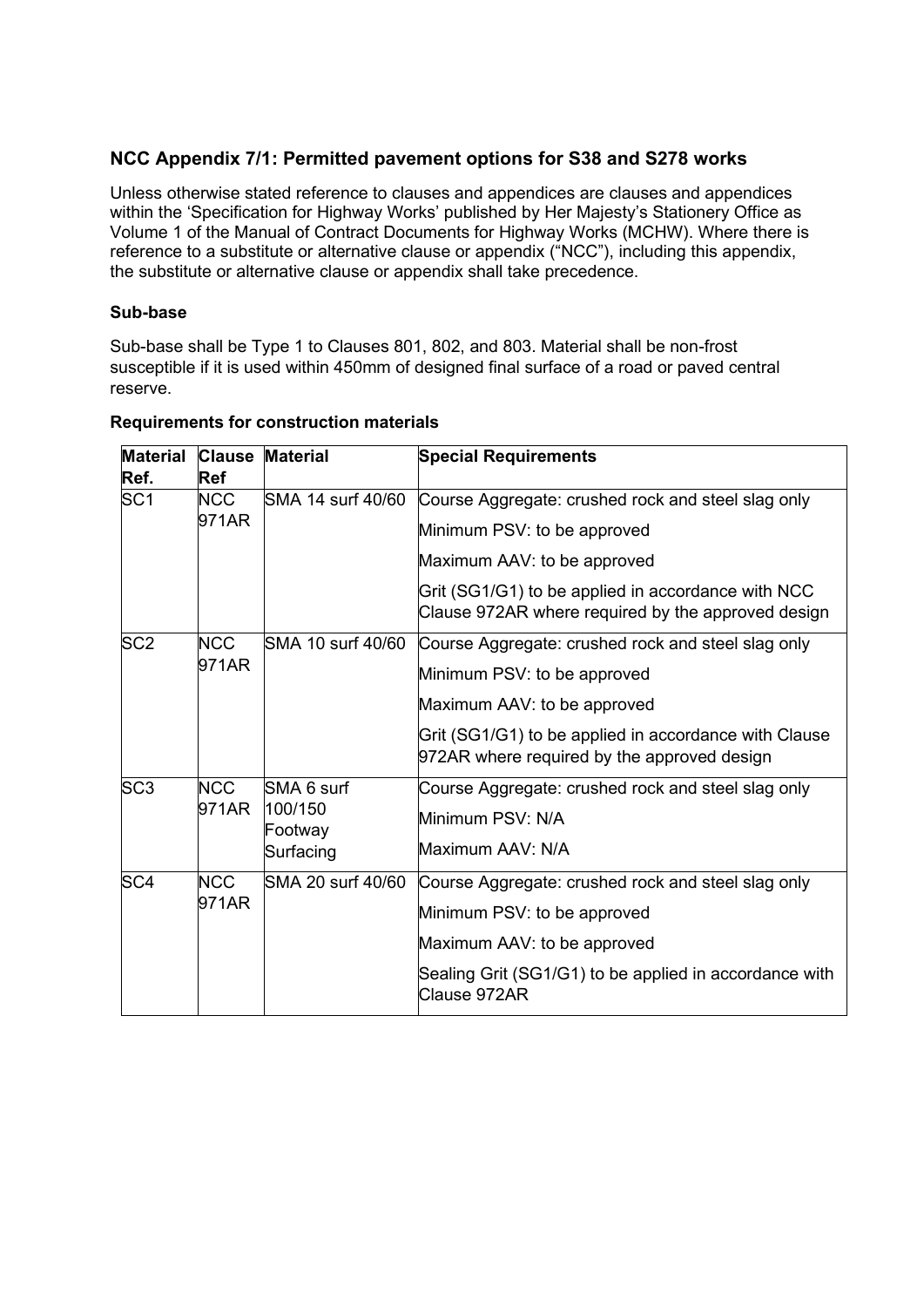| Material Clause Material<br>Ref. | <b>Ref</b> |                                        | <b>Special Requirements</b>                                                               |
|----------------------------------|------------|----------------------------------------|-------------------------------------------------------------------------------------------|
| SC <sub>5</sub>                  | 910        | <b>HRA 35/14 F</b>                     | EN13108-4 and PD 6691 Table C.2A col 10.                                                  |
|                                  |            | surf 40/60 rec                         | Limiting wheel track values PD 6691 Table C.3                                             |
|                                  |            |                                        | Course aggregate: crushed rock, blast furnace slag and<br>steel slag only                 |
|                                  | &          |                                        | Minimum PSV: 50                                                                           |
|                                  |            |                                        | Maximum AAV: 10                                                                           |
|                                  | 915        | 14/20 Pre-coated                       | PD6691 Annex C                                                                            |
|                                  |            | chippings                              | Minimum PSV: to be approved                                                               |
|                                  |            |                                        | Maximum AAV: to be approved                                                               |
|                                  |            |                                        | Flakiness category: Fl20                                                                  |
| SC <sub>6</sub>                  | 911        | <b>HRA 35/14 F</b><br>surf 40/60 des   | EN13108-4 and PD 6691 Table C.2A col 10. Limiting<br>wheel track values PD 6691 Table C.3 |
|                                  |            |                                        | Course aggregate: crushed rock, blast furnace slag and<br>steel slag only                 |
|                                  | &          |                                        | Minimum PSV: 45                                                                           |
|                                  |            |                                        | Maximum AAV: 12                                                                           |
|                                  | 915        | 14/20 Pre-coated<br>chippings          | PD6691 Annex C                                                                            |
|                                  |            |                                        | Minimum PSV: to be approved                                                               |
|                                  |            |                                        | Maximum AAV: to be approved                                                               |
|                                  |            |                                        | Flakiness Category: Fl20                                                                  |
| SC <sub>7</sub>                  | 911        | <b>HRA 55/10 F</b><br>surf 40/60 des   | PD 6691 Annex C Table C2.A col 6                                                          |
|                                  |            |                                        | Course aggregate: crushed rock, blast furnace slag and<br>steel slag only                 |
|                                  |            |                                        | Minimum PSV: to be approved                                                               |
| SC <sub>8</sub>                  | 911        | <b>HRA 55/10 F</b><br>surf 100/150 des | PD 6691 Annex C Table C2.A col 6                                                          |
|                                  |            |                                        | Course aggregate: crushed rock only excluding<br>limestone.                               |
|                                  |            |                                        | Minimum PSV: to be approved                                                               |
| SC <sub>9</sub>                  | 911        | <b>HRA 55/14 F</b><br>surf 40/60 des   | PD 6691 Annex C Table C2.A col 12                                                         |
|                                  |            |                                        | Course aggregate: crushed rock, blast furnace slag and<br>steel slag only.                |
|                                  |            |                                        | Minimum PSV: to be approved                                                               |
| <b>SC10</b>                      | 912        | AC 14 close surf<br>100/150            | PD6691 Table B.14                                                                         |
|                                  |            |                                        | Minimum PSV: to be approved                                                               |
|                                  |            |                                        | Maximum AAV: to be approved                                                               |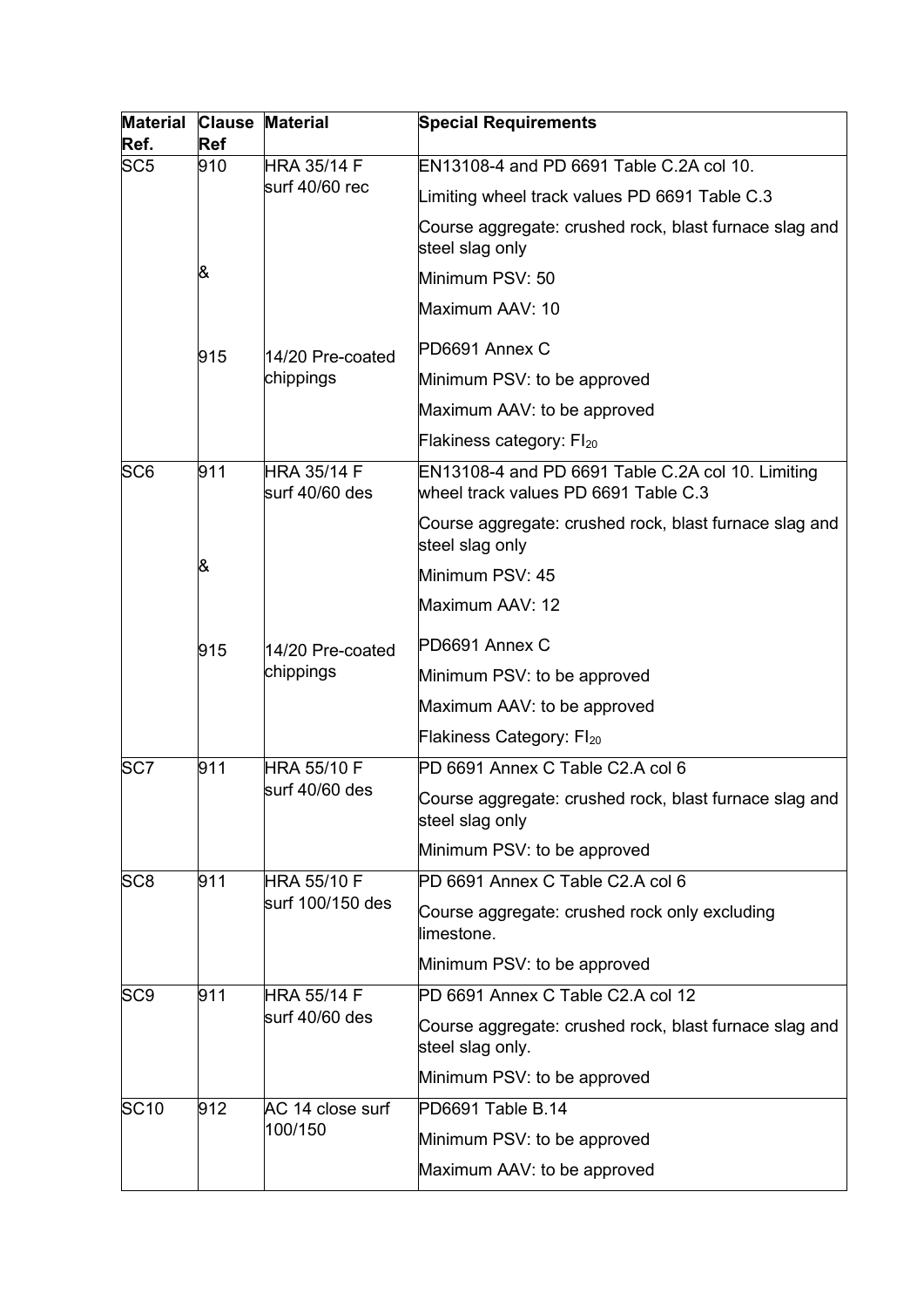| Material Clause<br>Ref. | <b>Ref</b> | <b>Material</b>                                    | <b>Special Requirements</b>                                                                     |
|-------------------------|------------|----------------------------------------------------|-------------------------------------------------------------------------------------------------|
| <b>SC11</b><br>912      |            | AC10 close surf<br>100/150                         | PD6691 Table B.14                                                                               |
|                         |            |                                                    | Minimum PSV: to be approved                                                                     |
|                         |            |                                                    | Maximum AAV: to be approved                                                                     |
| <b>SC12</b>             | 909        | AC 6 dense surf<br>100/150<br>Footway<br>surfacing | PD6691 Table B.16                                                                               |
|                         |            |                                                    | Minimum PSV: 55                                                                                 |
| SC <sub>13</sub>        | 909        | AC 6 dense surf<br>160/220<br>Footway<br>Surfacing | PD6691 Table B.16                                                                               |
|                         |            |                                                    | Minimum PSV: 55                                                                                 |
| <b>SC14</b>             | 942        | Thin Surface<br><b>Course Systems</b>              | <b>Traffic Count: TBD</b>                                                                       |
|                         |            |                                                    | Site definition and Stress Level: to be approved                                                |
|                         |            |                                                    | Course Aggregate Min PSV: 68                                                                    |
|                         |            |                                                    | Max AAV for systems based on surface dressing and<br>slurry seal techniques: to be approved     |
|                         |            |                                                    | Max AAV for systems not based on surface dressing<br>and slurry seal techniques: to be approved |
|                         |            |                                                    | Minimum wheel tracking level required on BBA/HAPAS<br>Certificate                               |
|                         |            |                                                    | Road/tyre noise level required on BBA/HAPAS<br>Certificate                                      |
|                         |            |                                                    | Average texture depth: Clause 942.13                                                            |
|                         |            |                                                    | Guarantee period: 5 years                                                                       |
|                         |            |                                                    | Surface Texture performance requirements: Clause<br>942.16                                      |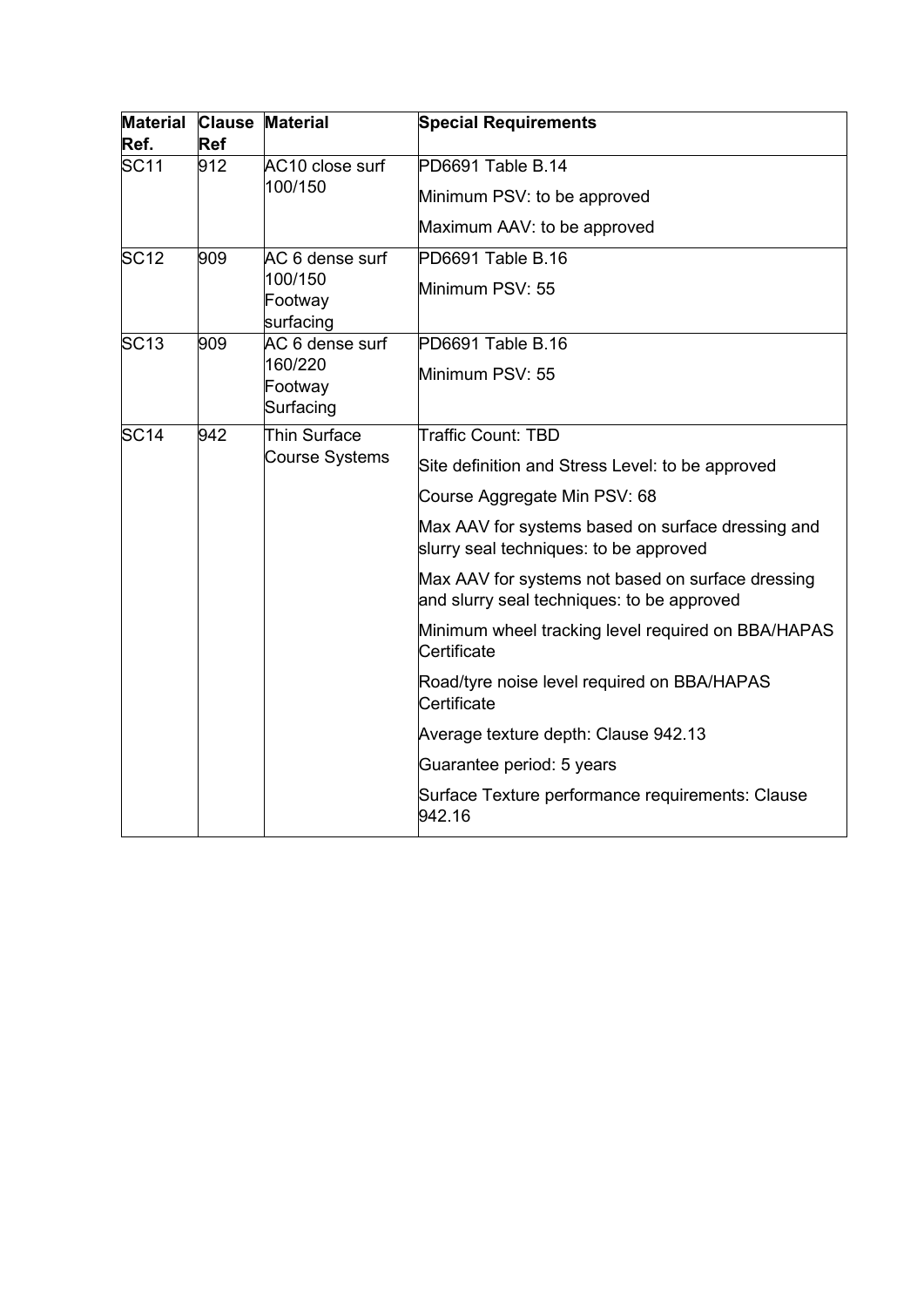| <b>Material</b><br>Ref. | <b>Clause</b><br><b>Ref</b> | <b>Material</b>                | <b>Special Requirements</b>                                                                     |
|-------------------------|-----------------------------|--------------------------------|-------------------------------------------------------------------------------------------------|
| <b>SC15</b>             | 942                         | Thin Surface<br>Course Systems | Traffic Count: TBD                                                                              |
|                         |                             |                                | Site definition and Stress Level: to be approved                                                |
|                         |                             |                                | Course Aggregate Min PSV: 65                                                                    |
|                         |                             |                                | Max AAV for systems based on surface dressing and<br>slurry seal techniques: to be approved     |
|                         |                             |                                | Max AAV for systems not based on surface dressing<br>and slurry seal techniques: to be approved |
|                         |                             |                                | Minimum wheel tracking level required on BBA/HAPAS<br>Certificate                               |
|                         |                             |                                | Road/tyre noise level required on BBA/HAPAS<br>Certificate                                      |
|                         |                             |                                | Average texture depth: Clause 942.13                                                            |
|                         |                             |                                | Guarantee period: 5 years                                                                       |
|                         |                             |                                | Surface Texture performance requirements: Clause<br>942.16                                      |
| <b>SC16</b>             | 942                         | Thin Surface<br>Course Systems | <b>Traffic Count: TBD</b>                                                                       |
|                         |                             |                                | Site definition and Stress Level: to be approved                                                |
|                         |                             |                                | Course Aggregate Min PSV: 60                                                                    |
|                         |                             |                                | Max AAV for systems based on surface dressing and<br>slurry seal techniques: to be approved     |
|                         |                             |                                | Max AAV for systems not based on surface dressing<br>and slurry seal techniques: to be approved |
|                         |                             |                                | Minimum wheel tracking level required on BBA/HAPAS<br>Certificate                               |
|                         |                             |                                | Road/tyre noise level required on BBA/HAPAS<br>Certificate                                      |
|                         |                             |                                | Average texture depth: Clause 942.13                                                            |
|                         |                             |                                | Guarantee period: 5 years                                                                       |
|                         |                             |                                | Surface Texture performance requirements: Clause 942                                            |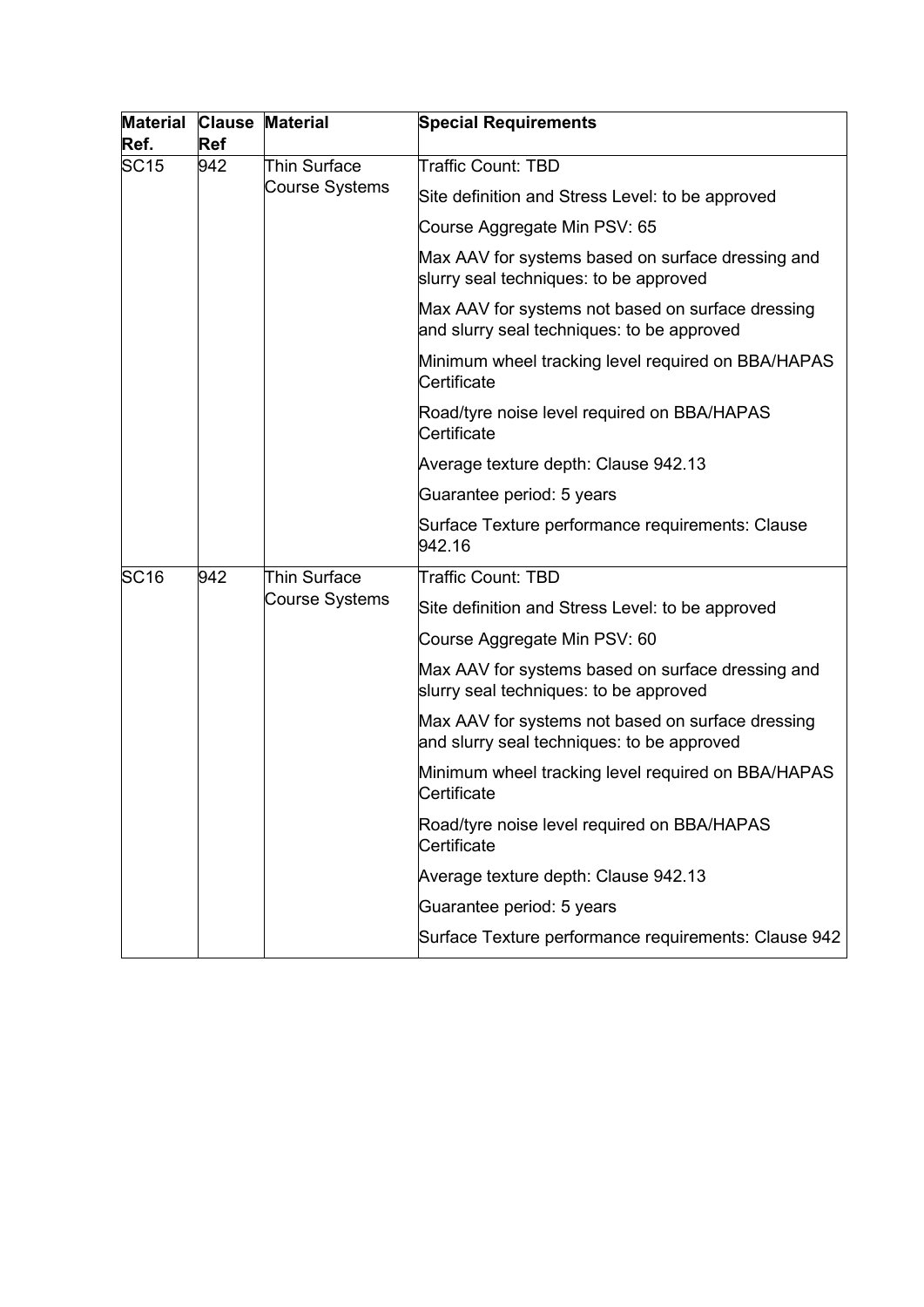| <b>Material</b><br>Ref. | <b>Clause</b><br><b>Ref</b> | <b>Material</b>                                                                                        | <b>Special Requirements</b>                                                                                                                                      |
|-------------------------|-----------------------------|--------------------------------------------------------------------------------------------------------|------------------------------------------------------------------------------------------------------------------------------------------------------------------|
| SC <sub>17</sub>        | 943                         | <b>Hot Rolled</b><br><b>Asphalt Surface</b><br>Course<br>(Performance<br><b>Related Design</b><br>Mix) | Thickness: To be approved                                                                                                                                        |
|                         |                             |                                                                                                        | Minimum PSV: To be approved                                                                                                                                      |
|                         |                             |                                                                                                        | Maximum AAV: To be approved                                                                                                                                      |
|                         |                             |                                                                                                        | Minimum delivery temperature: Clause 945.4                                                                                                                       |
|                         |                             |                                                                                                        | Maximum wind speed and minimum air temperature:<br>Clause 945.4                                                                                                  |
|                         |                             |                                                                                                        | Provision of data: information on the properties of<br>modified binder shall be provided either in the form of<br>BBA certificate or sub-Clauses 937.3 and 943.4 |
|                         |                             |                                                                                                        | Cores shall be obtained in accordance with Clause<br>943.17                                                                                                      |
|                         |                             |                                                                                                        | Test temperature for wheel tracking and rut depth tests<br>shall be 60°C                                                                                         |
|                         |                             |                                                                                                        | Wheel tracking rate: 5.0mm/hr                                                                                                                                    |
|                         |                             |                                                                                                        | Wheel tracking rut depth: 7.0mm                                                                                                                                  |
|                         |                             |                                                                                                        | Coated chippings nominal size 20mm                                                                                                                               |
| BC <sub>1</sub>         | 906                         | AC 20 dense bin<br>40/60 rec                                                                           | PD6691 Annex B Table B.11                                                                                                                                        |
|                         |                             |                                                                                                        | Course aggregate: crushed rock, crushed gravel, blast<br>furnace slag and steel slag only.                                                                       |
|                         |                             |                                                                                                        | Layer thickness: 60mm                                                                                                                                            |
| BC <sub>2</sub>         | 906                         | AC 20 dense bin<br>100/150 rec                                                                         | PD6691 Annex B Table B.11                                                                                                                                        |
|                         |                             |                                                                                                        | Course Aggregate: crushed rock and blast furnace slag<br>and steel slag only.                                                                                    |
|                         |                             |                                                                                                        | Layer thickness: 60mm                                                                                                                                            |
| BC <sub>3</sub>         | 906                         | AC 20 dense bin<br>160/220 rec                                                                         | PD6691 Annex B Table B.11                                                                                                                                        |
|                         |                             |                                                                                                        | Course Aggregate: crushed rock and blast furnace slag<br>and steel slag only.                                                                                    |
|                         |                             |                                                                                                        | For use in footways only                                                                                                                                         |
| BC4                     | 929                         | AC 20 HDM bin<br>40/60 des                                                                             | PD6691 Annex B Tables B.6 and B.7                                                                                                                                |
|                         |                             |                                                                                                        | Course Aggregate: crushed rock, crushed gravel, blast<br>furnace slag and steel slag only.                                                                       |
|                         |                             |                                                                                                        | Layer thickness: 60mm                                                                                                                                            |
| BC <sub>5</sub>         | 929                         | AC 32 HDM bin<br>40/60 des                                                                             | PD6691 Annex B Tables B.5and B.7                                                                                                                                 |
|                         |                             |                                                                                                        | Course Aggregate: crushed rock, crushed gravel, blast<br>furnace slag and steel slag only.                                                                       |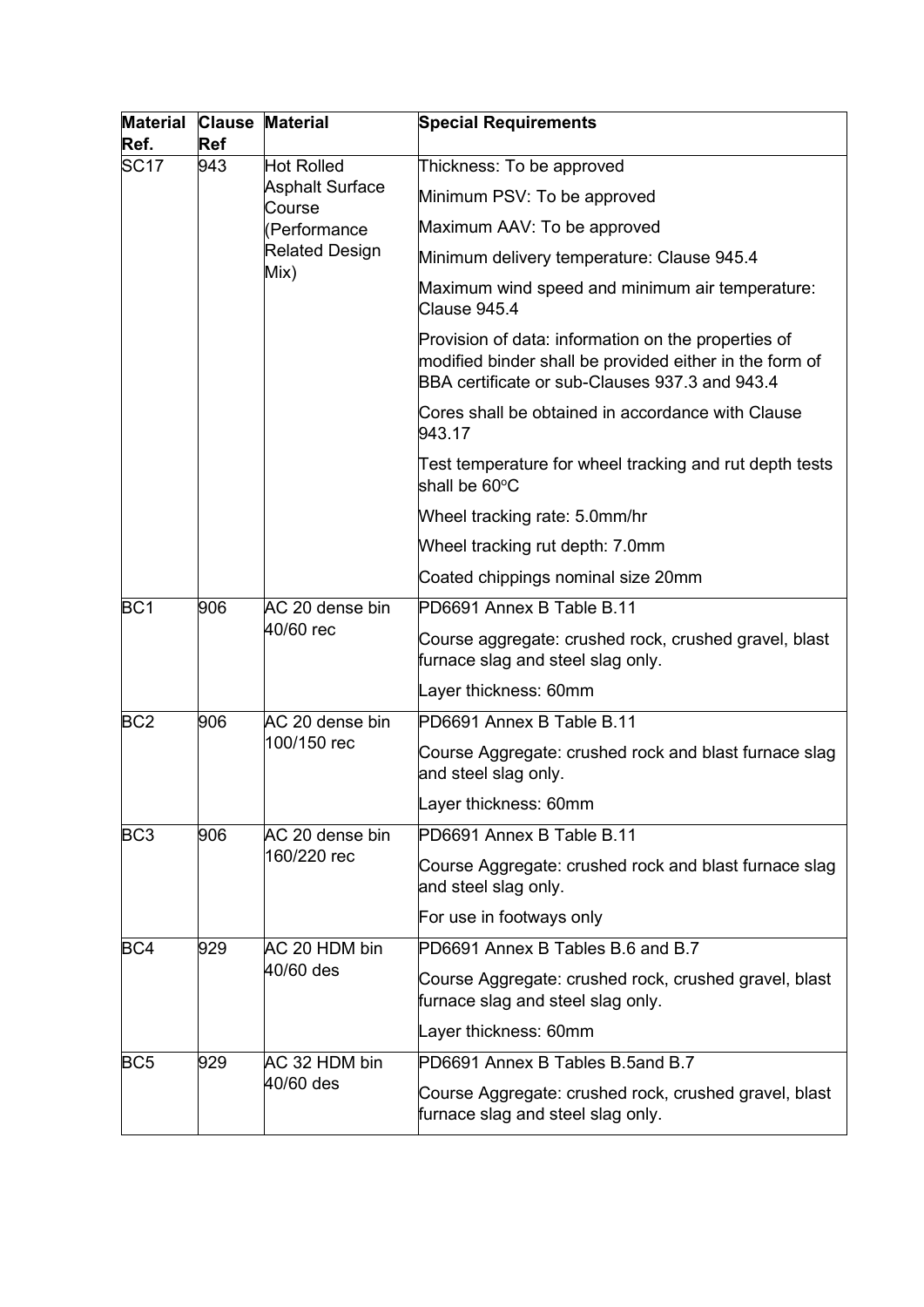| <b>Material</b><br>Ref. | <b>Clause</b><br><b>Ref</b> | <b>Material</b>                                                                            | <b>Special Requirements</b>                                                                                                                   |
|-------------------------|-----------------------------|--------------------------------------------------------------------------------------------|-----------------------------------------------------------------------------------------------------------------------------------------------|
| BC <sub>6</sub>         | 905                         | HRA 50/20 bin                                                                              | PD6691 Annex C Table C.1                                                                                                                      |
|                         | 40/60 rec                   | Course Aggregate: crushed rock, crushed gravel, blast<br>furnace slag and steel slag only. |                                                                                                                                               |
| BC7                     | 905                         | HRA 60/20 bin<br>40/60 rec                                                                 | PD6691 Annex C Table C.1                                                                                                                      |
|                         |                             |                                                                                            | Course Aggregate: crushed rock, crushed gravel, blast<br>furnace slag and steel slag only.                                                    |
| REG1                    | <b>NCC</b>                  | SMA 6 surf 40/60<br>Carriageway<br>Regulating                                              | Clause 971AR                                                                                                                                  |
|                         | 971AR                       |                                                                                            | Course Aggregate: crushed rock and steel slag only<br>Minimum PSV: N/A                                                                        |
|                         |                             |                                                                                            | Maximum AAV: N/A                                                                                                                              |
| REG <sub>2</sub>        | 907                         | HRA 50/10 bin<br>40/60 rec<br>Regulating                                                   | PD6691 Annex C Table C.1                                                                                                                      |
|                         |                             |                                                                                            | Course Aggregate: crushed rock, crushed gravel, blast<br>furnace slag and steel slag only.                                                    |
|                         |                             |                                                                                            | Minimum thickness: 30mm                                                                                                                       |
| REG3                    | 907                         | HRA 50/14 bin<br>40/60 rec<br>Regulating                                                   | PD6691 Annex C Table C.1                                                                                                                      |
|                         |                             |                                                                                            | Course Aggregate: crushed rock, crushed gravel, blast<br>furnace slag and steel slag only.                                                    |
|                         |                             |                                                                                            | Minimum thickness: 35mm                                                                                                                       |
| REG4                    | 907                         | HRA 50/20 bin<br>40/60 rec                                                                 | PD6691 Annex C Table C.1                                                                                                                      |
|                         |                             |                                                                                            | Course Aggregate: crushed rock, crushed gravel, blast<br>furnace slag and steel slag only.                                                    |
|                         |                             |                                                                                            | Minimum thickness: 50mm                                                                                                                       |
| <b>B1</b>               | 906                         | AC 32 dense base<br>40/60 rec                                                              | PD6691 Annex B Table B.11                                                                                                                     |
|                         |                             |                                                                                            | Course Aggregate: crushed rock, crushed gravel, blast<br>furnace slag and steel slag only.                                                    |
|                         |                             |                                                                                            | Minimum thickness: 100mm assuming 100mm total in<br>layers above                                                                              |
| B2                      | 906                         | AC 32 dense base<br>100/150 rec                                                            | PD6691 Annex B Table B.11                                                                                                                     |
|                         |                             |                                                                                            | Course Aggregate: crushed rock, blast furnace slag and<br>steel slag only.                                                                    |
|                         |                             |                                                                                            | Use of crushed gravel permitted provided the binder<br>grade is reduced to 40/60 and material thickness<br>maintained for 100/150 pen option. |
|                         |                             |                                                                                            | Minimum thickness: 100mm assuming 100mm total in<br>layers above                                                                              |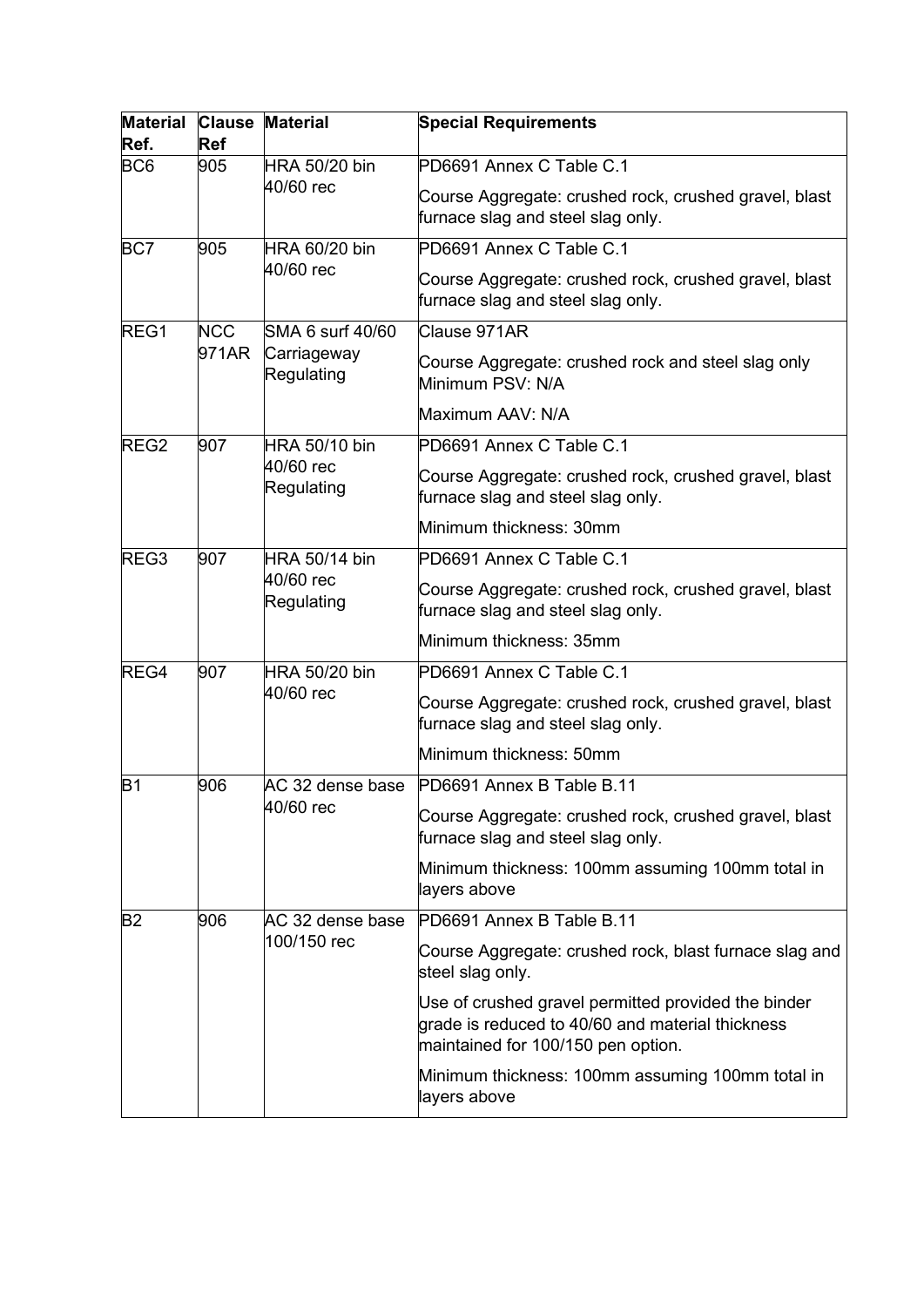| <b>Material</b><br>Ref. | <b>Ref</b>          | <b>Clause Material</b>            | <b>Special Requirements</b>                                                                                                                                                                                                             |
|-------------------------|---------------------|-----------------------------------|-----------------------------------------------------------------------------------------------------------------------------------------------------------------------------------------------------------------------------------------|
| B <sub>3</sub>          | 906                 | AC 32 dense base<br>160/220 rec   | PD6691 Annex B Table B.11                                                                                                                                                                                                               |
|                         |                     |                                   | Course Aggregate: crushed rock, crushed gravel, blast<br>furnace slag and steel slag only.                                                                                                                                              |
|                         |                     |                                   | Minimum thickness: 100mm assuming 100mm total in<br>layers above                                                                                                                                                                        |
| B <sub>4</sub>          | 929                 | AC 32 HDM                         | PD 6691 Tables B.5 and B.7.                                                                                                                                                                                                             |
|                         |                     | base 40/60 des                    | Course aggregate: crushed rock, crushed gravel, blast<br>furnace slag and steel slag only.                                                                                                                                              |
|                         |                     |                                   | Minimum thickness: 100mm assuming 100mm total in<br>layers above                                                                                                                                                                        |
| B <sub>5</sub>          | 904                 | <b>HRA 60//32</b>                 | PD6691 Annex C Table C.1                                                                                                                                                                                                                |
|                         |                     | base 40/60 rec                    | Course Aggregate: crushed rock, crushed gravel, blast<br>furnace slag and steel slag only.                                                                                                                                              |
|                         |                     |                                   | Minimum thickness: 100mm assuming 100mm total in<br>layers above                                                                                                                                                                        |
| FABM-1                  | 890AR               | FABM-1                            | Clause 890AR Mechanical Performance Level C6/8                                                                                                                                                                                          |
| SB <sub>1</sub>         | 803                 | <b>Granular Type 1</b>            | Minimum equivalent CBR requirement 30%                                                                                                                                                                                                  |
| SG <sub>1</sub>         | <b>NCC</b><br>972AR | <b>Coated Grit</b>                | Method A as required by the approved design                                                                                                                                                                                             |
| G <sub>1</sub>          | <b>NCC</b><br>972AR | Grit                              | Method B (equestrians) as required by the approved<br>design                                                                                                                                                                            |
| HFS1                    | 924                 | <b>High Friction</b><br>Surfacing | Type Classification: Class 1 - All other roads                                                                                                                                                                                          |
|                         |                     |                                   | Minimum PSV: 70                                                                                                                                                                                                                         |
|                         |                     |                                   | Colour: to be approved                                                                                                                                                                                                                  |
|                         |                     |                                   | The material shall not contain:                                                                                                                                                                                                         |
|                         |                     |                                   | Lead Chromate;                                                                                                                                                                                                                          |
|                         |                     |                                   | Cadmium; or                                                                                                                                                                                                                             |
|                         |                     |                                   | <b>Barium</b>                                                                                                                                                                                                                           |
|                         |                     |                                   | Where thin wearing course is to be covered by High<br>Friction Surfacing (HFS) the contractor shall reduce the<br>texture of the area of the thin wearing course system to<br>between 1 and 2 mm as measured by the sand patch<br>test. |
|                         |                     |                                   | Where the surfacing is to be trafficked prior to the<br>application of HFS, 3mm grit shall be applied and rolled<br>in to provide enhanced short-term skid resistance.                                                                  |
|                         |                     |                                   | If wearing course is opened to traffic before High Friction<br>Surfacing is laid, the Contractor shall erect temporary<br>road signs as approved by the Highway Authority.                                                              |